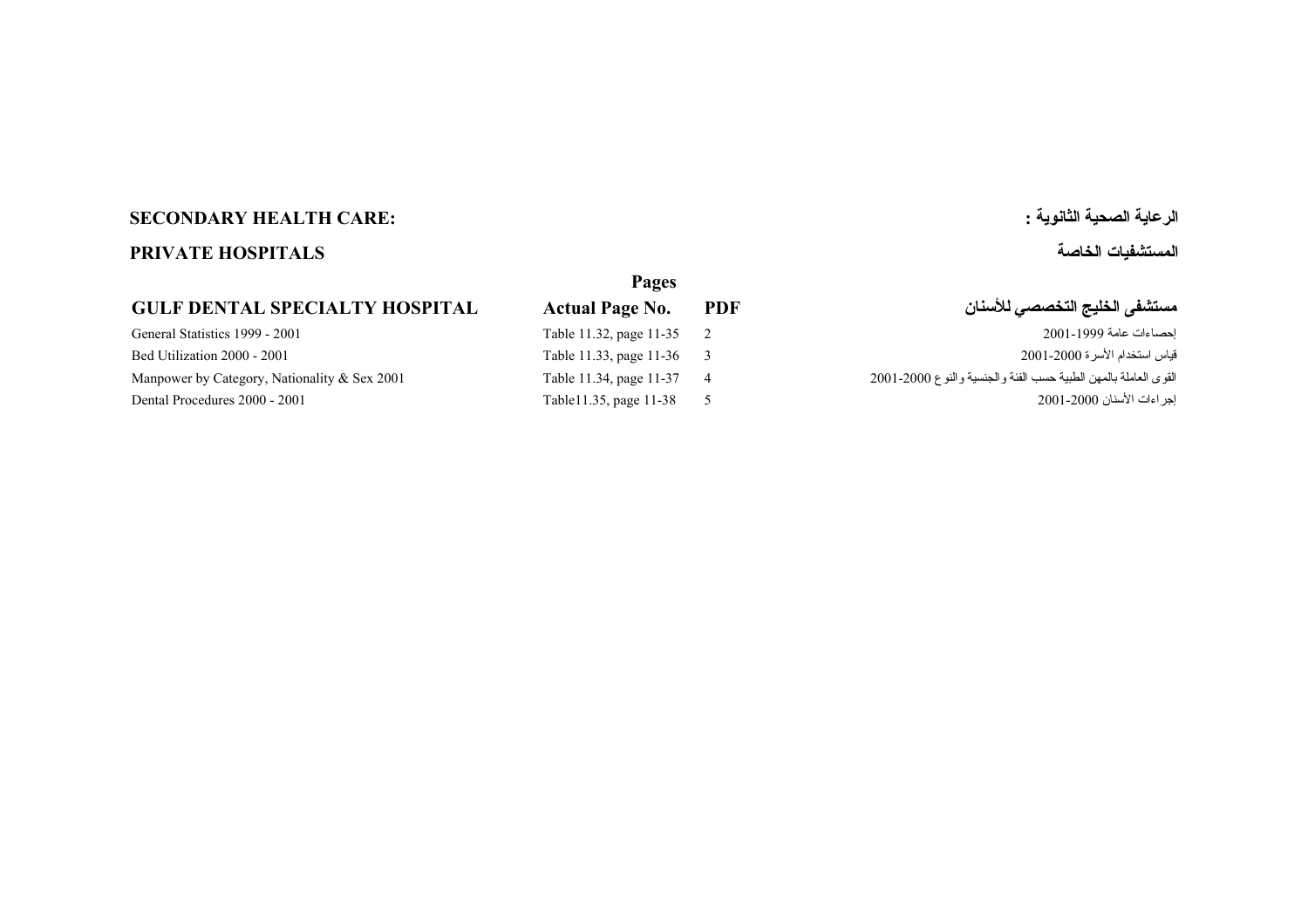<span id="page-1-0"></span>

| <b>Description</b>       | 2001  | 2000  | 1999 | البيان                                    |
|--------------------------|-------|-------|------|-------------------------------------------|
| Total out-patient visits | 6,342 | 3,772 | 146  | زيارات العيادات الخارجية                  |
| <b>Total admissions</b>  | 45    | 20    |      | االمرضى الداخليون                         |
| <b>Beds</b>              | 10    | 10    | 10   | الأسر ة                                   |
| Laboratory tests         | 14    | 52    | 21   | فحوصات المختبر                            |
| Radiology procedures     | 1,035 | 13    |      | أجراءات الأشعة                            |
| Operations (Major/Minor) | 45    | 20    |      | الاجر اءات الجر احية ( الكبير ة/الصغير ة) |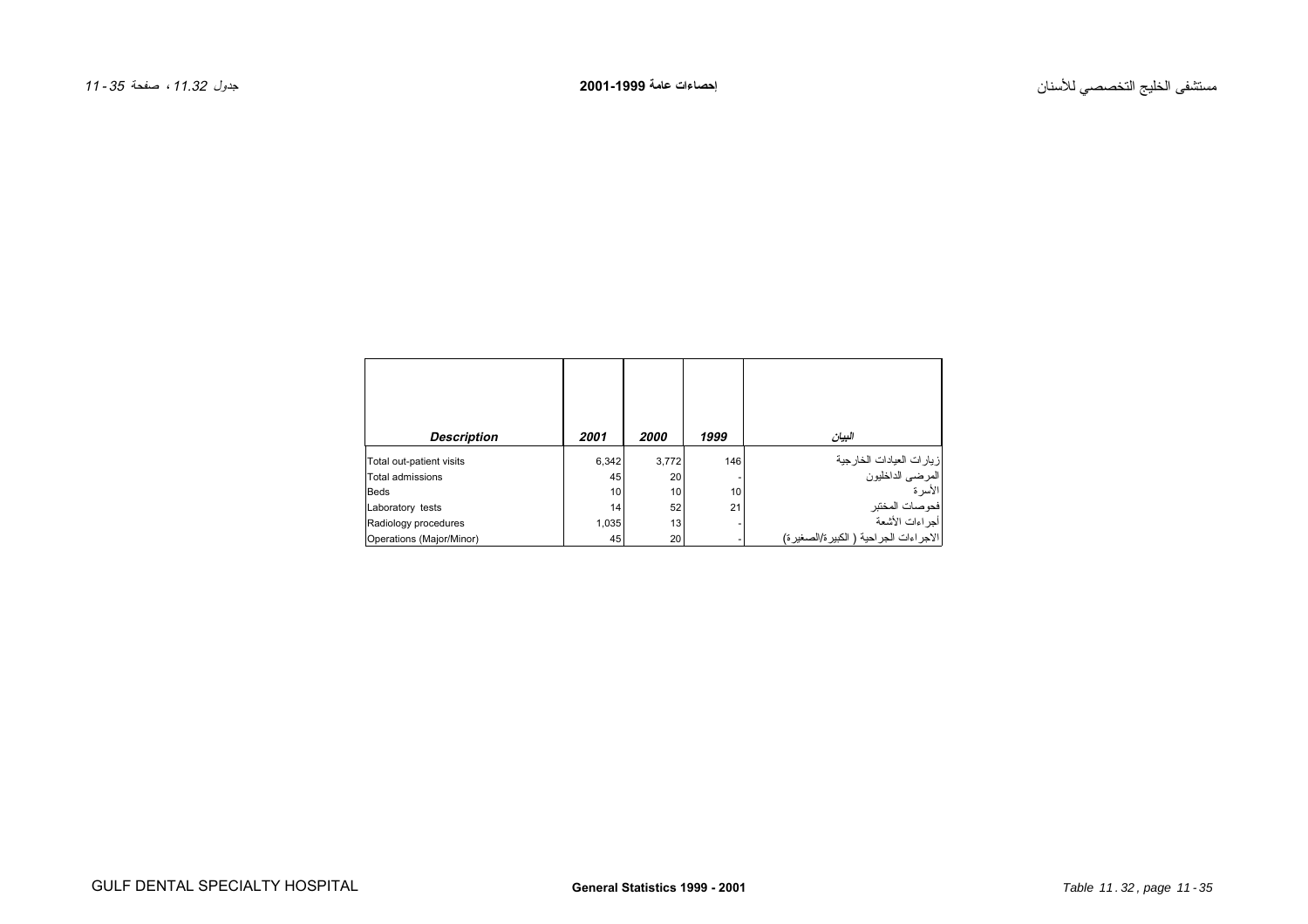<span id="page-2-0"></span>

| <b>Bed Utilization</b>  | 2001  | 2000  | قياس استخدام الأسرة            |
|-------------------------|-------|-------|--------------------------------|
| <b>Total admissions</b> | 45    | 20    |                                |
| <b>Total discharges</b> | 45    | 20    | لجمالي الدخول<br>اجمالي الخروج |
| Number of beds          | 10    | 10    | عدد الأسر ة                    |
| Bed days available      | 3,650 | 3,650 | أيام الأسر ة                   |
| Patient days-overnight  | 9     | 6     | أيام المرضى                    |
| Patients days < 1 day   | 42    | 18    | ايام المرضىي أقل من يوم        |
| Total patients days     | 51    | 24    | جملة أيام المرضي               |
| Bed occupancy rate      | 1.4   | 0.7   | معدل أشغال السر بر             |
| Turnover rate           | 4.5   | 2.0   | معدل دور ان السر بر            |
| Turnover interval       | 80.0  | 181.3 | فترة فراغ السرير               |
| Average daily admission | 0.1   | 0.1   | متوسط الدخول اليومى            |
| Average daily discharge | 0.1   | 0.1   | متوسط الخروج اليومي            |
| Average length of stay  | 1.1   | 1.2   | منوسط مدة الأقامة              |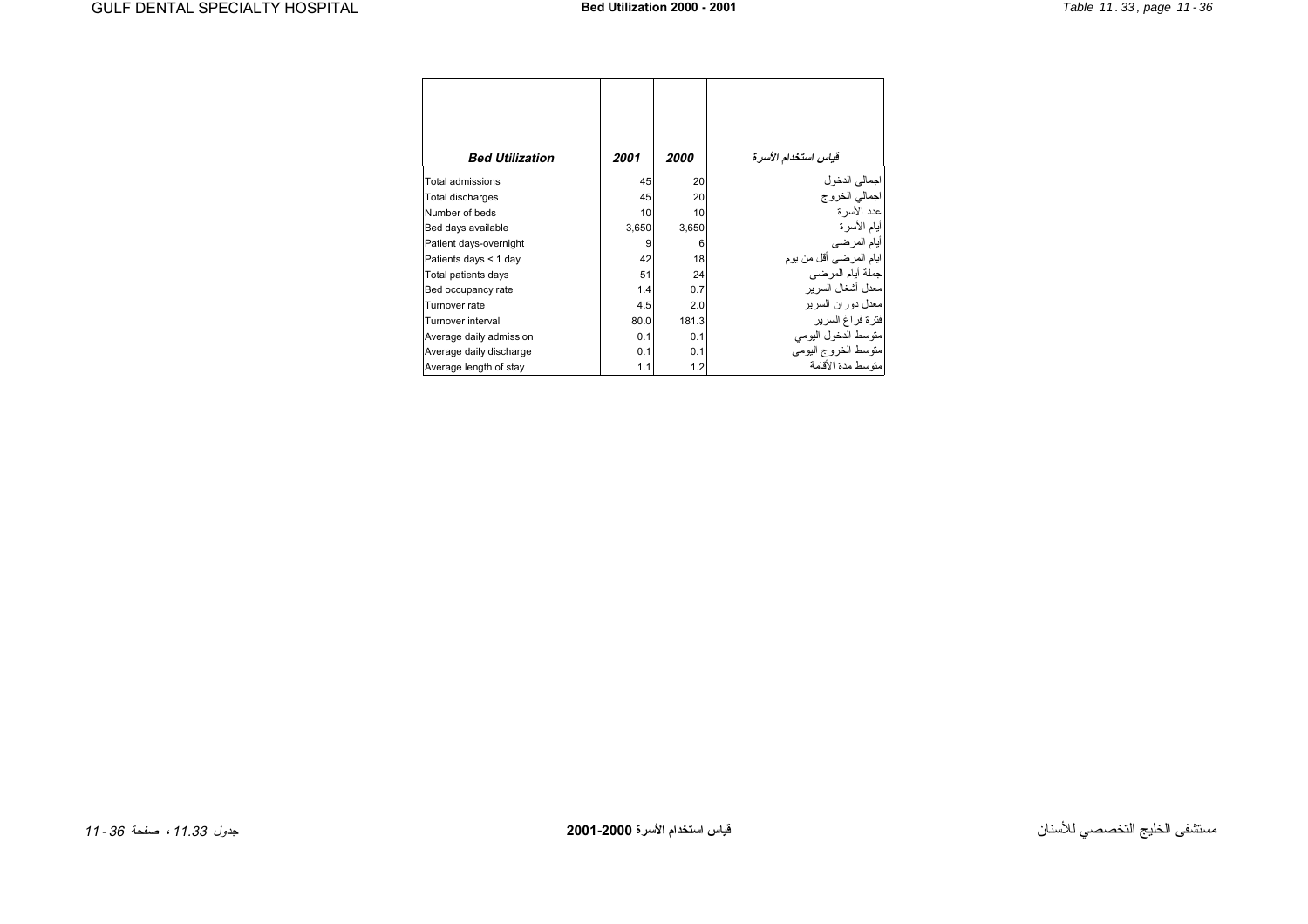<span id="page-3-0"></span>

|                                 | <b>Total</b> |        |             | الجملة Non-Bahraini |        | Bahraini غیر بحرینی |              |        | بمرينى      |                        |
|---------------------------------|--------------|--------|-------------|---------------------|--------|---------------------|--------------|--------|-------------|------------------------|
|                                 |              |        |             |                     |        |                     |              |        |             |                        |
|                                 | الجملة       | أنشى   | نكر         | الحملة              | أنشى   | نكر                 | الحملة       | أنشه   | نكر         |                        |
| Category                        | <b>Total</b> | Female | <b>Male</b> | <b>Total</b>        | Female | <b>Male</b>         | <b>Total</b> | Female | <b>Male</b> | الفنة                  |
| Dentists                        | 9            |        | 6           |                     |        | 6                   |              |        |             | أطباء الأسنان          |
| Nurses*                         | 10           | 10     |             |                     |        |                     |              |        |             | الممر ضات*             |
| Dental hygienists & Technicians |              |        |             |                     |        |                     |              |        |             | فنيو صحة الفم والأسنان |
| Lab technologists & Technicians |              |        |             |                     |        |                     |              |        |             | محللو مختبر وفنيون     |
| Radiographers & Technicians     |              |        |             |                     |        |                     |              |        |             | مصور و أشعة وفنيون     |

*\* Nurses: excludes practical nurses and other grades below staff nurse.* .الأقل الفئات أو العمليين الممرضين يشمل لا :الممرضات\*